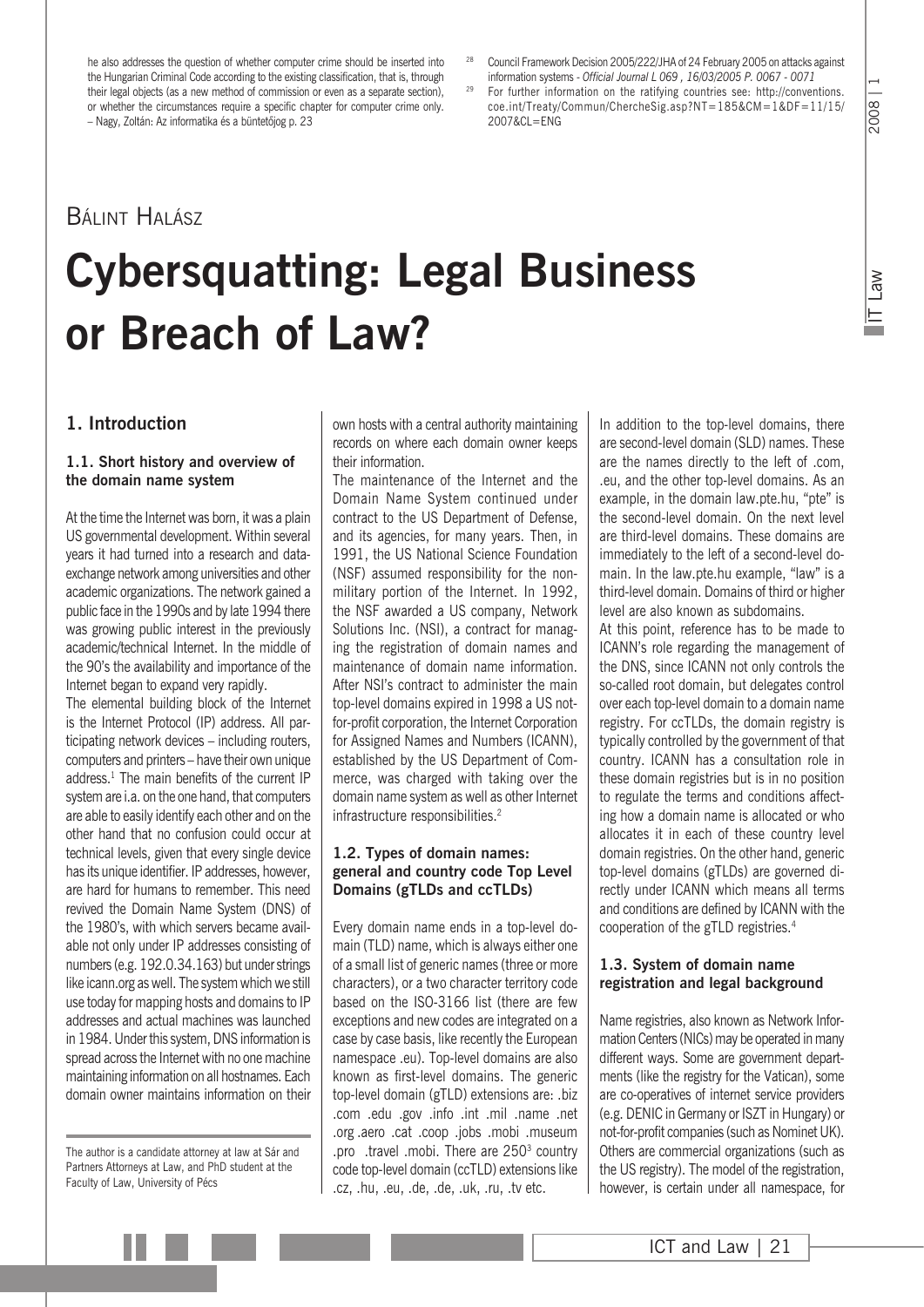IT Law

example under the .hu namespace there is the registry ISZT<sup>5</sup>, which maintains the namespace and sets forth the rules thereof and there are several registrars who are accredited by the registry and who provide .hu domain name registrations for registrants who would like to use a certain domain name for their own purposes (e.g. a website, email-services, VoIP etc.). From a legal perspective it should be stressed that there are two contractual relationships; one between the registry and the registrar and one between the registrar and the registrant. This means that there is usually no direct contractual link between the registry and the registrant, although there are some registries which provide registration services directly to registrants.

#### **1.4. Costs of a domain name and its possible value**

According to ICANN, it established market competition for gTLD registrations resulting in an 80% reduction in domain name costs. Without examining the prices of domain names from the middle of the 90's when it was decided that the registrant should pay a fee for domain registration it can be stated that the cost of registration and the maintenance of a domain name (with a few exceptions) could be marginal. Provided that a name has not yet been registered by another party the registration fee would amount to around €10, with the fee for maintenance between €7-€20, even though there are certain ccTLDs under which a domain registration could cost as much as €150-€180.

However, when trying to determine the real market value of a domain name, the above mentioned costs do not mean anything. If we consider recent domain name sales we may conclude that the purchase prices of certain names could exceed several million US dollars. The most expensive names have usually been registered under gTLDs and especially under the .com namespace; they are so-called generic terms, like flowers.com, loans.com, car.com, sex.com etc. The current recorder is business.com: it was sold recently for \$345 million. Nevertheless the market for ccTLDs looks likely to boom as well.

## **2. Well-tried domains and newcomers: different stories, values and rules**

#### **2.1. The well-known domains: .com, .net, .org etc.**

In 1985 when generic top-level domains were first implemented there were six: .com (commerce), .edu (education), .gov (government), .net (network), .org (organizations), and .mil (military). The .int was introduced three years later. The .com, .net, and .org gTLDs, despite their original different uses, are now in practice open for use by anybody for any purpose and are well-known and popular around the globe. These domains are also referred to as unsponsored domains since they are available from the beginning of the domain name system and there are no real unified registries (except .org); indeed ICANN holds a basic register which records the name and other critical details, in addition to which registrar runs that name. As a consequence of popularity, for example under the .com namespace more than 67.9 million<sup>6</sup> domain names were registered in September 2007, which means that the chance of finding a valuable name not registered yet is somewhat minimal. This is related to the fact that under the unsponsored namespaces the first-come-first-served rule applies when granting incoming applications. The lack of prior examination of applications has generated an increasing number of domain name disputes. As such, in 1999 ICANN adopted an alternative dispute resolution (ADR) model the Uniform Domain Name Dispute Resolution Policy (UDRP). This sets out the legal framework for the resolution of disputes between a domain name registrant and a third party (i.e. a party other than the registrar) over the abusive registration and use of an Internet domain name in the gTLDs (.com, .net, .org, .biz, .info and .name).

#### **2.2. Other gTLDs**

Taking growing demand into consideration, in 2000 ICANN announced its selection of seven new gTLDs: .aero, .biz, .coop, .info, .museum, .name and .pro. These are socalled sponsored top-level domains (sTLDs) because they are proposed by an independent agency, with that agency establishing and enforcing rules restricting the eligibility of registrants to use the TLD. One of the youngest gTLD is .mobi, which will be restricted to sites providing services for mobile devices.

#### **2.3. Time-tested and new general and country code TLDs**

The ccTLDs are operated by a range of organizations; some are not-for-profit commercial organisations, others are government departments. Some have signed a contract with ICANN, some have not. These ccTLDs also vary in size, for example .de has some 11 million controlled by DENIC (the .de registry) alone and the .at registry NIC.AT has about 794 thousand. Other ccTLDs may have as little as a few hundred.

The registry under a certain ccTLD generally sets policies for the namespace it controls; it may restrict certain names for many reasons, and in this respect it can operate rules other than first-come-first-served for new applications (like sunrise periods or waiting lists), although this rule could be found as a subsidiary rule in almost every domain registration policy. Registries usually set the dispute policies for their names; several registries (like UK, Hungary and the EU) adopted their own dispute resolution procedures, while under certain domains (e.g. in Germany) only normal civil courts are available to sue cybersquatters. However, there are many domains under which UDRP is available to object to the use of a domain name by a third party (like Romania), since the registry thereof has adopted the UDRP on a voluntary basis.

#### **2.4. Different registrationsystems: front and back doors for cybersquatters**

Cybersquatting is the practice of preemptively registering popular domain names – often the trademarks of third parties – usually in order to rent or sell the domain name back to the owner of the trademark for a value far exceeding the cost of the domain name, or the exploitation of the latter in a different manner. (The term is derived from "squatting", which is the act of occupying an abandoned or unoccupied space or building that the squatter does not own, rent or otherwise have permission to use. 7)

Domain name registries operate different sorts of systems in order to hand out names. Under the unsponsored gTLDs, registries generally operate a first-come-first-served system of allocation, since these namespaces are coeval with the domain name system. Practically speaking, this means that in the event of somebody applying for a still available .com domain name this could be granted immediately since there is no examination whether the applicant or anybody else has any rights to the name for which they have applied. As a consequence thereof the number of infringing domain names has been considerable under the .com and under other gTLDs as well. Although under several ccTLDs the firstcome-first-served rule has a subsidiary function, for example under the .hu namespace a two-week waiting list has been utilized. Furthermore, e.g. under the .com domain, it is possible for cybersquatters to mask their true identity behind proxy services.

Ш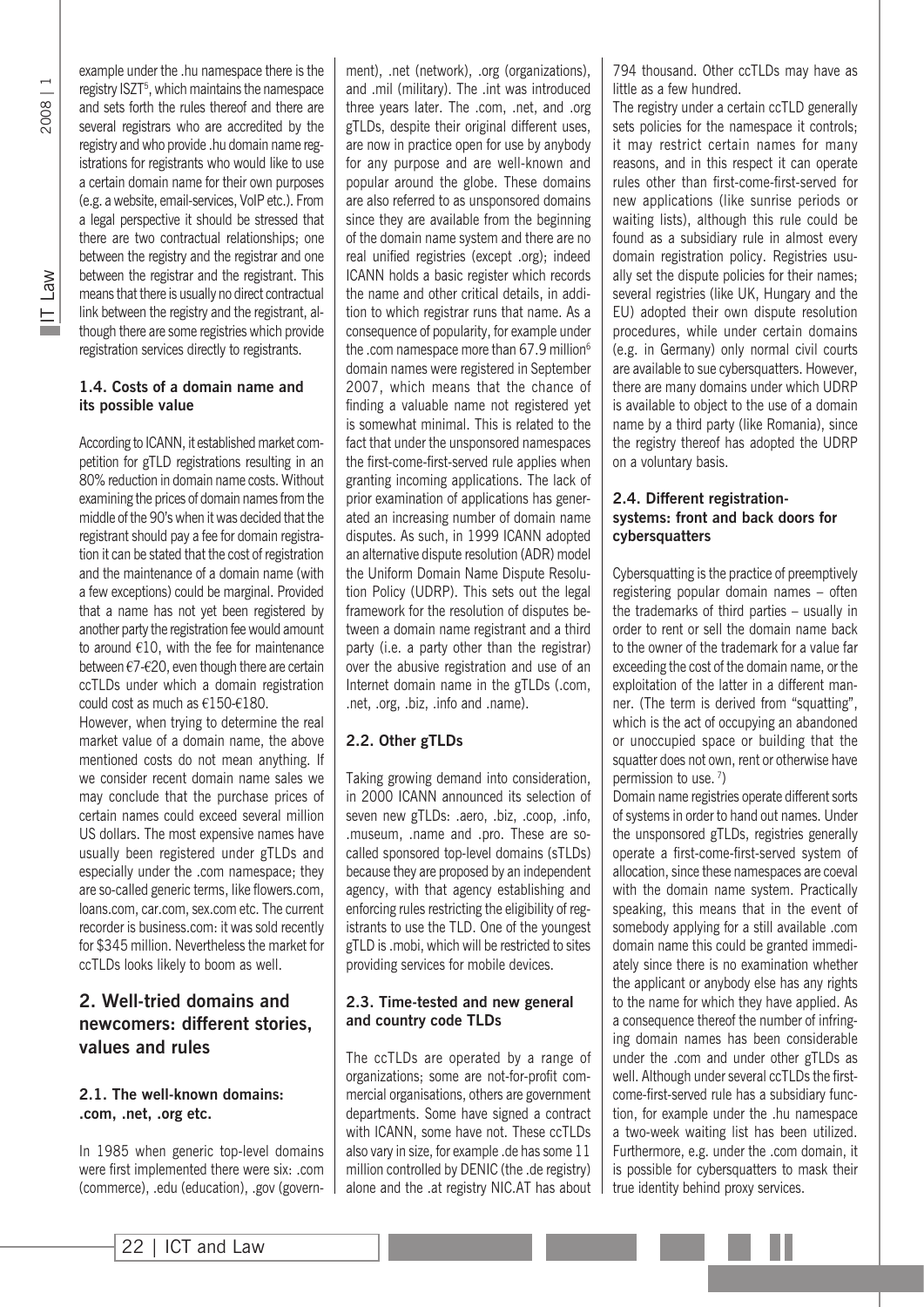# 2008

## **3. The cybersquatting "ecosystem"**

#### **3.1. Registration of well-known marks by third parties for the purpose of selling**

The first domain name disputes started appearing in 1994. At that time the intent of the cybersquatter was usually to sell or rent the name in question back to the owner of the trademark for a lot of money. These activities could be considered as the use of the trademark, even at that time several questions which had not cropped up before were already being raised in connection with trademark infringements on the Internet; for example, as a rule trademarks in the real world are granted for a certain territory (e.g. the US, the EU or for more countries under the Madrid system), though a domain name is available from any country in the world. Furthermore the use of trademarks is limited to certain classes (e.g. vehicles, toys, food etc.), which allows for the same mark to be registered as a trademark in the same country for different products or services. In cyberspace, however, every domain name is unique and cannot be used by different entities for different products or services. In many countries the trademark application is examined by a local authority (trademark office) in many respects, while under the unsponsored gTLDs there is no examination at all. Until the adoption of effective dispute resolution systems this was the classic type of cybersquatting.

#### **3.2. Registration of a name for disrupting the activities of a competitor**

This is the other classic type of cybersquatting. However, for this case the classic legal instruments, like trademark- and unfair competition laws, have been available and, to be honest, these are far more appropriate for handling such conflicts as arise between competitors (provided that they are acting in the same market and in the same territory). For example, the Hungarian case of the leading search service provider could be cited. Its domain name under the .hu namespace had been used by a Hungarian entity, which also provided its own search services under this name. The multi has sued its Hungarian competitor for trademark infringement with success, the court granting a preliminary injunction and eventually an out of court settlement being concluded between the parties. Today the US firm's service is available under the contested domain name.

#### **3.3. Mass registration of domain names, especially in the event of introducing new TLDs, and holding them for ransom**

This misuse appears when new TLDs are introduced since the cybersquatters would like to grab the valuable names. The registries of these new domains do their best to prevent such cases with often so-called sunrise periods preceding the open registration periods. Cybersquatters, however, are very experienced in finding the back-stairs. Furthermore, even if a sunrise period fulfills its aim and the owners of trademarks and other rights receive their names, the cybersquatters goal is to obtain the valuable generic names (like cars, flowers, business, sex etc.), which usually do not infringe other parties rights. This misuse is also known as warehousing.

#### **3.4. Registration of large numbers of domain names and filling them with online ads aimed at generating click-through revenues**

This issue is not a type of cybersquatting as such, but nonetheless bears a strong relationship to it, since it established the opportunity to offset the registration cost of a domain name by gains from advertisements. The pattern is the following: the holder of the domain name does not upload any content under the domain name but enters into a contract (usually via webforms) with a provider who displays automatically different advertisements and links under the name. These are targeted to the predicted interests of the visitor and usually change dynamically based on the results that visitors click on. Usually the domain owner is paid based on how many links have been visited (e.g. pay per click) and on how beneficial those visits have been.

### **3.5. Typosquatting**

Typosquatting is the intentional misspelling of words with intent to intercept and siphon off traffic from its intended destination, by preying on Internauts who make common typing errors.<sup>8</sup> Generally, a frequently visited website is the victim of a typosquatter who may have registered a common misspelling of the intended site, a misspelling based on typing errors, a differently phrased domain name or the domain name under a different top-level domain. The users visiting this site may think that they have retrieved the intended site; or the typo domain name is parked and forwarded to a site operated by the pay per click technique. In practice the operators of phising sites, who at-

tempt to fraudulently acquire sensitive information such as passwords and credit card details by representing themselves as a trustworthy person or business, show a presence for using such domain names.

#### **3.6. Domain-tasting a.k.a. domainkiting**

Under the ICANN-regulated gTLDs domaintasting allows one to maximize one's income from a domain name portfolio. This is the practice of registrants using the period at the beginning of a domain registration to test the marketability of a domain name. During this period, when registration can be fully refunded by the domain registry, a cost-benefit analysis is conducted by the registrant on the viability of deriving income from advertisements being placed on the domain's web site. Domain names that are retained are usually successful as they represent domains that were previously used and have since expired, represent typosquatting, or are generic and may receive type-in traffic. These domain names usually derive enough traffic such that advertising revenue exceeds the cost of the registration, so the registrant will pay the registration fee for them. Generally, pay per click advertisements appear on such domain names.

## **4. Attempts to prevent cybersquatting**

#### **4.1. New trend in the case of introducing new TLDs: phased registration ("sunrise")**

Nowadays, as mentioned before, if new TLDs are introduced, registries attempt to prevent the registration of well-known names by cybersquatters by means of sunrise periods. During these periods the registration of particular domain names is reserved to holders of various rights (e.g. trademarks, company names, public bodies). Cybersquatters, however, are very experienced in finding the backstairs. An infamous example of this was the introduction of the single European domain, under which the duration of the phased registration period was four months. During the first part of phased registration, only owners of registered trademarks and geographical indications, as well as public bodies could apply for the domain names corresponding to their names. During the second part of the phased registration, the names that could be registered in the first part as well as names based on all other prior rights (i.a. unregistered trademarks, trade names, business identifiers, company names, family names) could be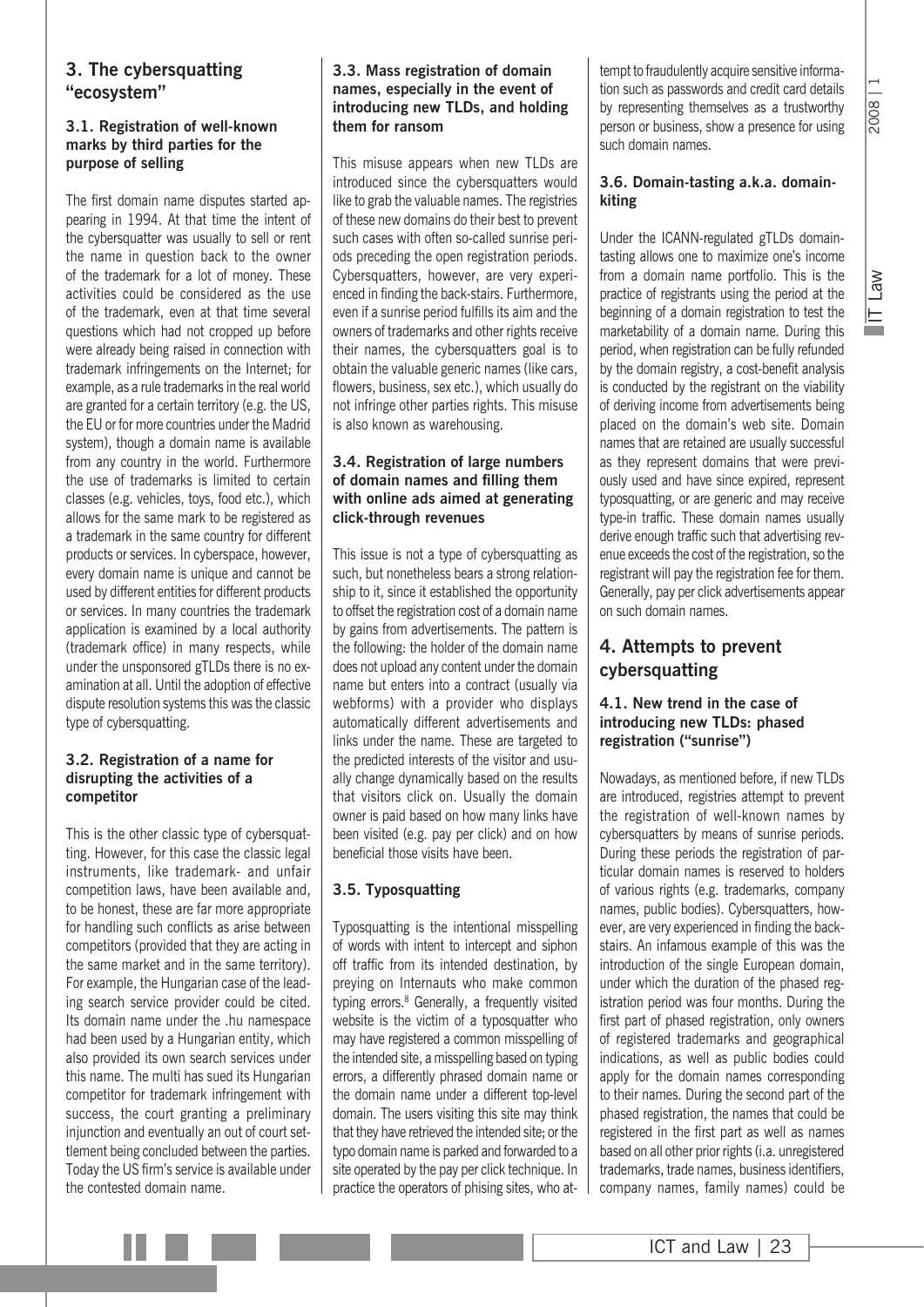2008 | 1

applied for. However, cybersquatters applied for trademarks e.g. at the Benelux Office for Intellectual Property, where a registered trademark may be obtained quickly. Then they applied for the valuable names during the first phase of the sunrise period, based on their hot trademarks. With this tactic, for example, a Dutch entity obtained several domain names corresponding to European capitals (e.g. rome. eu, budapest.eu, paris.eu). Therefore, under the new mobile domain .mobi, the registry tried to prevent such attempts by stating that the registrants could base their applications only on trademarks registered before the date of the disclosure of the policy.

As far as .eu is concerned, another fiasco has been evidenced. As the sunrise period finished, the landrush started on 7 April, 2006. EURid, the registry of the European domain, is supposed to allow every EU citizen and entity a fair chance of obtaining any name which had not been applied for in the sunrise phase and as such set up a system, in which each registrar would only be allowed to submit one application within a certain period of time. However, cybersquatters set up hundreds of separate registrars so they could apply for hundreds of domains in a second. For example three companies set up 400 offshore registrars in New York. It was no surprise then that after many domain names registered by cybersquatters, these .eu names have appeared on auction portals and the cybersquatters are making millions out of people who desire to have a certain European domain name.

Taking such above mentioned misuse into account, EURid suspended over 74,000 .eu domains registered by these three entities through their 400 registrars; EURid claimed these domains were registered directly by these registrars, not on behalf of clients, an activity which is considered by EURid as warehousing for later resale and thereby violates EURid's terms. With this suspension EURid managed to avoid suing them abroad, indeed they have been forced to file a claim against EURid in Brussels. In their claim the three registrars objected to the suspension of their 74,000 domain names. The Belgian court passed an unexpected preliminary decision, namely deciding that unless EURid unlocked the suspended names it would have to pay a fine of approx. €25,000 per hour for each name. The court considered EURid's move unlawful since, according to one of the regulations governing the European namespace, EURid desired to lay down a procedure according to which the latter would have contacted the three entities before the suspension of the names and

should have afforded them an opportunity to take appropriate measures. EURid failed to do so however. A final verdict has not been published yet though.

#### **4.2. A working approach: the Hungarian two-week waiting list and the Consulting Body**

Under Hungarian namespace there are two kinds of applications: priority and non-priority applications. If the applicant has a trademark regarding the domain name applied for, its application shall be granted without delay (priority application). Contrary to this, a non-priority application is kept publicly announced on the registry's web server for 14 days and it shall be granted only in the event that no objections are received during these two weeks. If anybody objects to the delegation the Consulting Body attached to the registry and consisting of invited independent experts shall decide whether the application shall be granted.

## **5. Cybersquatting happens – dispute resolution**

#### **5.1. A special procedure: dispute resolution during phased registration periods**

As mentioned above, registries of newly introduced TLDs do their best to prevent cybersquatting cases arising, establishing alternative dispute resolution (ADR) procedures next to sunrise periods. For example, if there had been more applicants for the same .eu domain name during the sunrise period, the applicants who failed would have been provided with the possibility to file a sunrise ADR against the decision of the EURid in which the former applicant's application had been granted. The Prague-based Arbitration Court attached to the Economic Chamber of the Czech Republic and Agricultural Chamber of the Czech Republic (the Czech Arbitration Court) has been charged with the settling of such disputes.

#### **5.2. The proven way of dispute resolution: the UDRP**

In 1994, when the first domain name disputes appeared, along with these new trademark infringement cases came questions on how a legal system should handle the Internet and domain name disputes. After a temporary attempt<sup>9</sup>, ICANN accepted the Uniform Domain Name Dispute Resolution Policy (UDRP) in 1999.<sup>10</sup> First, UDRP is available under gTLDs (.com, .net, .org,

.biz, .info and .name), and under those ccTLDs that have adopted the Policy on a voluntary basis. Second, it is available only for trademark owners. Third, no monetary damages are available since only the cancellation or the transfer of the domain name may be requested. Furthermore, if either party disagrees with the arbitrator's decision they may still file a civil action in court. The complainant shall assert that the (i) contested domain name is identical or confusingly similar to a trademark or service mark in which the complainant has rights; *and* (ii) the registrant (the respondent) has no rights or legitimate interests in respect of the domain name; *and* (iii) the domain name has been registered *and* is being used in bad faith by the Respondent $11$ . There are four organizations that are entitled to provide dispute resolution under UDRP.<sup>12</sup> The UDRP has been much in demand, on October 16, 2006 WIPO, one of the providers, handled its 25,000th domain name case. The benefits of UDRP are among others its quick resolution since the dispute providers usually decide on the merits within 45-50 days. Furthermore, the cost of the UDRP is considered low.13

#### **5.3. Improved policies, focusing on the .eu alternative dispute resolution**

As a recently introduced domain, the .eu has been also equipped with its own ADR policy. Its key points are included in the Commission Regulation No 874/2004 (Public Policy Rules) and are very similar to the key points of the UDRP. However, according to the PPR, not only trademark owners, but also owners of other prior rights (trade names, business identifiers, company names, family names etc.) are entitled to submit a complaint. Another difference is that the domain name should be identical or confusingly similar to a name in respect of which prior rights exist, *and* where it (i) has been registered by its holder without rights or legitimate interest in the name; *or* (ii) has been registered *or* is being used in bad faith. So, contrary to the UDRP, on the one hand the complainant shall demonstrate only either bad faith registration *or* use, on the other hand they could be successful even if they cannot prove the abovementioned factors (bad faith use and/or registration), but could attest that the respondent registered the name without rights or legitimate interest in the name. Normal .eu disputes are managed by the Czech Arbitration Court as well. Their cost starts from €,850. Only the cancellation or the transfer of the contested name is available for the complainant and any party

Ш